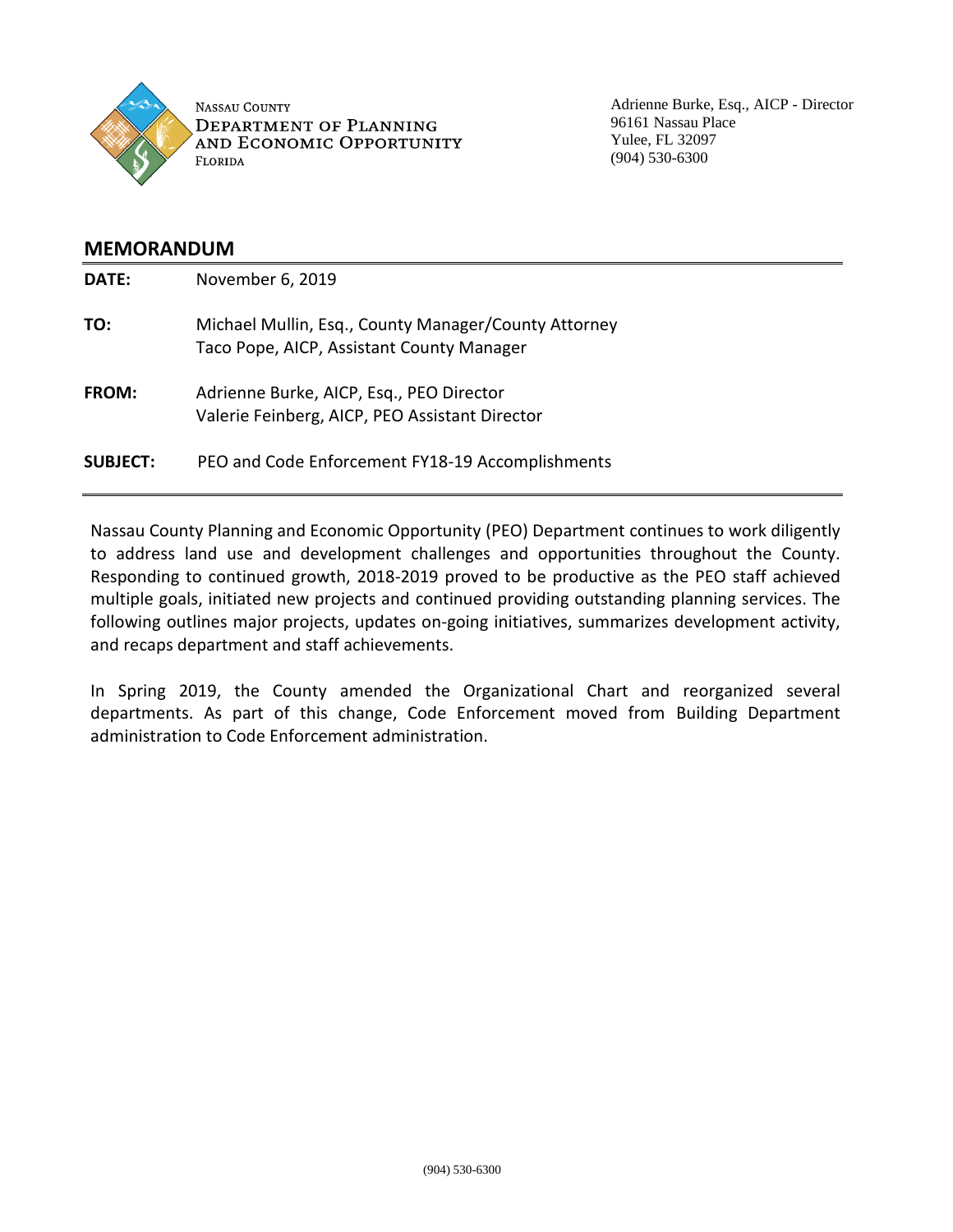# **Fiscal Year 2018/2019 Accomplishments**

## **Selected Projects of Interest**, **Studies and Planning Activities**

- **Amelia River to Sea Trail (Simmons Trail)**
	- $\circ$  The official opening of the trail commenced with a ribbon cutting on September 23, 2019.

## • **American Beach Planning Activities**

o Starting in 2018, Nassau County PEO staff have been working with the American Beach community on possible long-term planning strategies, including exploration of a Community Redevelopment Area. Multiple community meetings were held in 2019, with information captured at [www.nassaucountyfl.com/americanbeach.](http://www.nassaucountyfl.com/americanbeach) Planning staff is also coordinating with Facilities to evaluate rehabilitation strategies for the Countyowned Evans' Rendezvous building.

# • **East Nassau Community Planning Area (ENCPA) Sector Plan**

 $\circ$  Ongoing development and construction coordination with landowner Raydient and individual developers within the ENCPA central planning district (aka Wildlight). In addition to various commercial retail and service buildings, the Preliminary Development Plans (PDPs) for the Commerce Park and the ENCPA Mobility Fee Agreement was reviewed.

## • **2019 Growth Trends Report**

o Annual statistical update including existing and historical conditions in Nassau County and comparative trends in the region. Additionally, the report offers a status update to the twelve tools that were originally identified in the 2018 Growth Trends Report and it identifies three new, implementable tools. As initiatives are executed and new challenges arise, the toolbox will reconfigure and grow.

## • **Historic Resource Survey**

o PEO received a grant award from the Florida Division of Historical Resources to complete the first comprehensive Countywide historic resource survey. The grant award was accepted by the BOCC in August 2019. The project will be completed in FY19-20.

## • **Land Conservation Acquisition and Management Program (CLAM)**

 $\circ$  PEO was tasked by the BOCC with exploring implementation of a Conservation Land Acquisition and Management program. In FY18-19, PEO staff formed a Technical Advisory Group, coordinated and executed with the Trust for Public Land a financial feasibility analysis, and began work with the North Florida Land Trust to create a land acquisition program. In December 2019, the BOCC will vote on placing a referendum on the 2020 ballot regarding land conservation.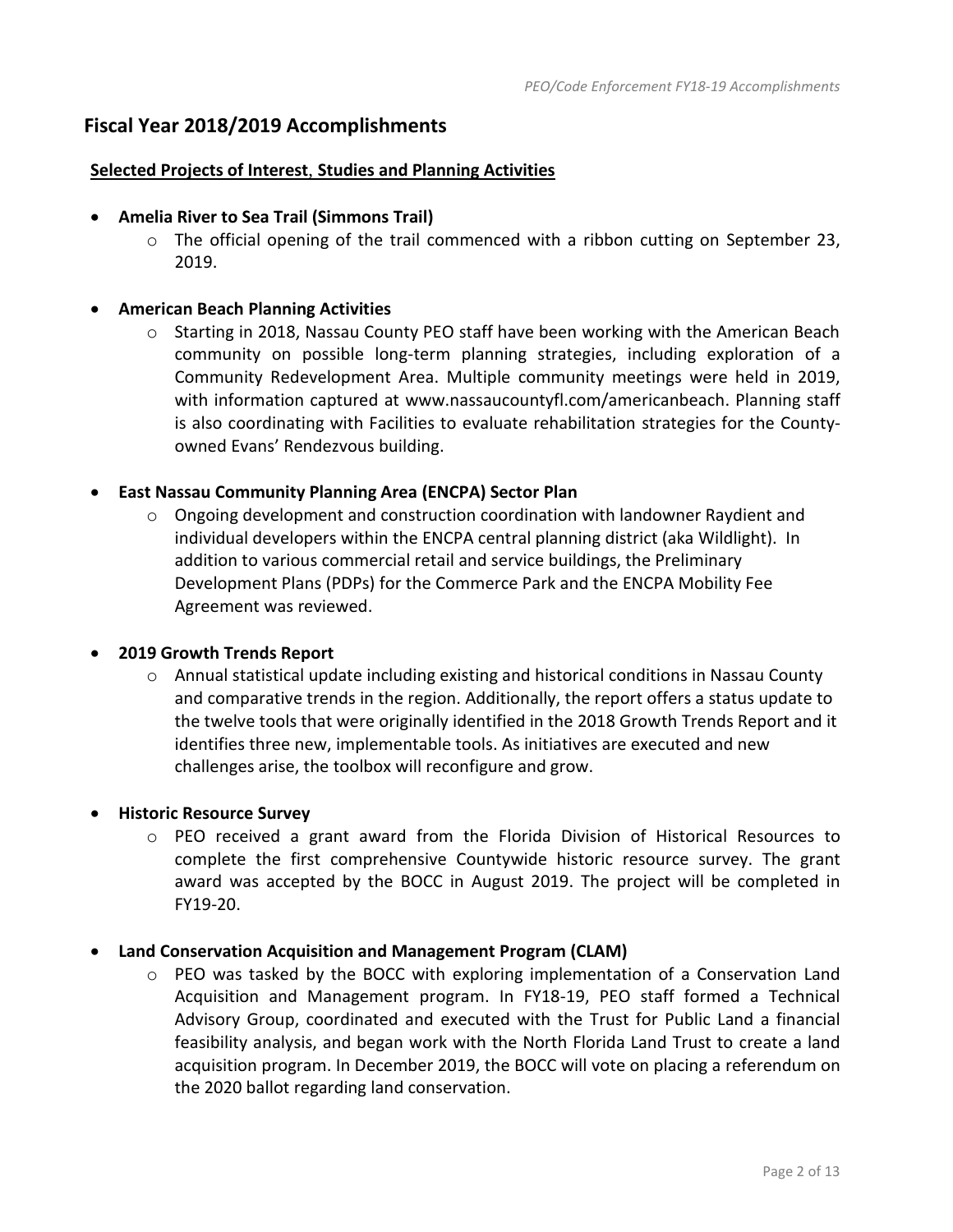# • **Mobility Planning**

- o The Mobility Plan addresses the changing transportation needs of County residents and businesses by identifying and coordinating future investments in transportation facilities. Over the past year and continuing into FY 19/20, criteria and performance measures will outline a standard that rank proposed mobility projects.
- $\circ$  Along with Engineering Services reviewed a preliminary draft of a proposed Transportation Impact Analysis Guide for all development and redevelopment in Nassau County.
- o Participated on the Steering Committee for the North Florida Transportation Planning Organization's (TPO's) Long Range Transportation Plan (LRTP) 2045 update. The LRTP includes several Nassau County projects that align with the mobility plan projects. Also, participated on the Steering Committee for the TPO's Regional Greenways and Trails Master Plan to look at future trail connections throughout Nassau County.

# • **Nassau Crossing Park**

 $\circ$  A ground-breaking ceremony was held on September 27, 2019 for the 15-acre park adjacent to William Burgess Boulevard featuring 2.5 miles of multi-use trails, sport's fields, play equipment and other neighborhood amenities.

## • **Nassau County Parks and Recreation System Master Plan**

o Engaged Barth and Associates Public Realm Planning, Design and Facilitation Consulting to produce an Implementation Plan for County parks based on projected growth and development patterns. This effort includes standards and methods for operations and maintenance.

## • **Timber to Tides SR200/A1A Corridor Design Plan**

o The Corridor Design Plan is close to completion as staff is working closely with the GAI consultant team. The long-term design plan for the corridor will establish a unique community identity; enhance the public realm and streetscape; encourage recreation, bicycle and pedestrian activity; promote compact mixed-use development pattern; and improve environmental quality and floodplain management.

## • **Three Rivers DRI**

- $\circ$  Ongoing development and construction coordination with and Three Rivers development team including monthly meetings with County Manager/County Attorney to monitor terms of the development agreement.
- **Vulnerability Assessment**
	- o This project received funding from Department of Environmental Protection grant to complete Phase Two of the assessment for the remainder of the County, including Amelia Island. Phase One of the Vulnerability Assessment studied the areas east of I-95 on the mainland and west of I-95 south and west of A1A/SR 200/301 and was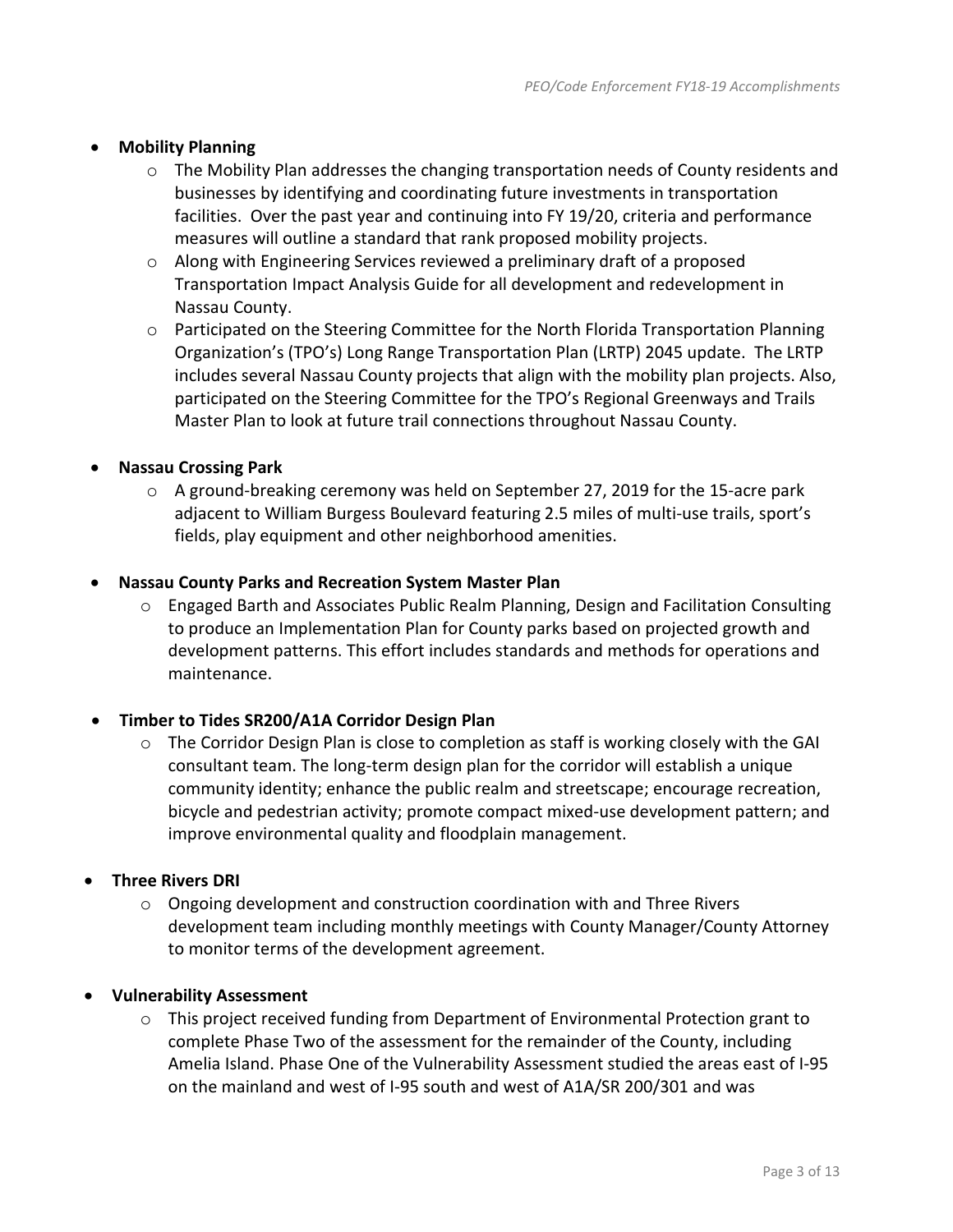completed in Spring 2019. A Vulnerability Assessment reviews future exposure to existing developed areas and future areas of development, financial exposure, and risks to significant environmental and cultural resources and will inform long-range planning efforts currently underway.

## • **Western Nassau Heritage Preservation Project Vision Book**

 $\circ$  On October 1, 2019, after a year and a half of community outreach and engagement, the draft Vision Book was presented to the Planning & Zoning Board. The Vision Book was approved by the WNHPC during the October 22nd regular WNHP meeting and will be presented to the community in a Town Hall meeting on November 12, 2019.

# • **William Burgess District**

o The William Burgess District Overlay District represents a shift in land-use and policy planning in Nassau County. The regulations governing development within the district are designed to create a community where people can live, work, play, and stay. In 2018-19, PEO Staff created a form-based code for the District as an overlay that was adopted by the BOCC as updates to the Comprehensive Plan and Land Development Code.

# **Policy Updates**

# • **Comprehensive Plan**

- $\circ$  Adopted text amendments to address "peril of flood" requirements of Ch. 163, F.S. (CPA19-007)
- o Adopted text amendment and amended Map FLUMS-10 to enlarge the William Burgess Mixed-Use Overlay District and incorporated William Burgess Context & Connectivity Blueprint (CPA19-002)

## • **Land Development Code (LDC)**

- $\circ$  Updated the LDC sections regarding landscaping and standards within the SR200/A1A Overlay
- o Removed provisions for Minor Developments from Land Development Code
- $\circ$  Added adult day care centers as a permitted or conditional use in both residential and commercial zoning district
- $\circ$  Added assisted living facilities as a permitted or conditional use in commercial and Open Rural (OR) zoning districts
- o Added definitions of adult day care centers, child care facilities and assisted living facilities in conformance with state statutes
- o Adopted new standards for siting of wireless communication facilities in conjunction with Wireless Communications Master Plan
- o Adopted new standards for Accessory Dwellings- The Essential Housing Advisory Committee, following national best practices in recommendations for expanding housing opportunity, recognized that current LDC regulations needed updating. Through a subcommittee of the EHAC and ultimately the full EHAC, members worked with PEO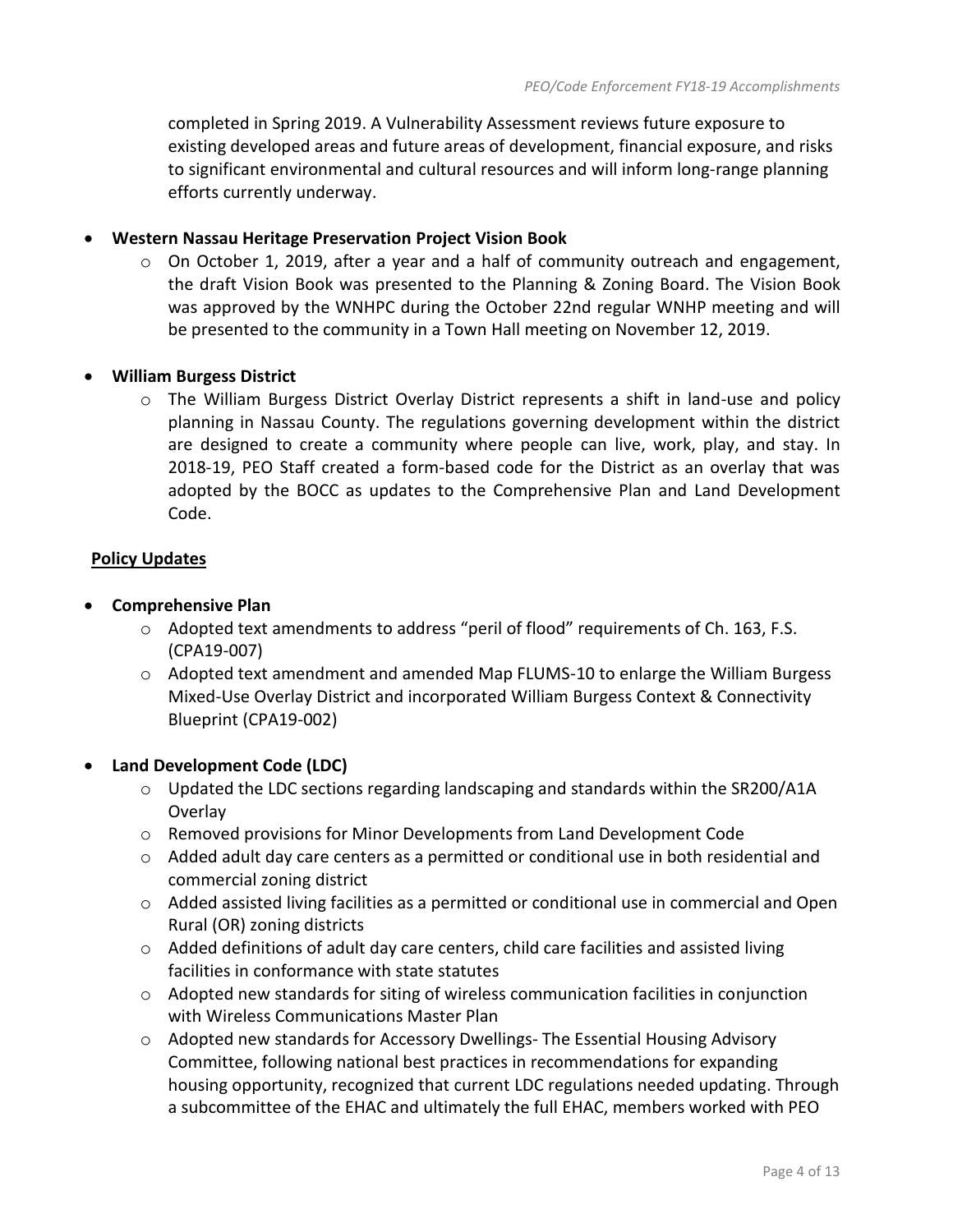staff to create new LDC language to facilitate the use of accessory dwellings in Nassau County

- $\circ$  Continue to work on update to Development Review Procedures and consolidation of Subdivision Regulations and Roadway and Drainage Standards into the Land Development Code (special workshop scheduled with Planning & Zoning Board November 2019)
- $\circ$  Created Article 43 to implement the William Burgess Overlay District Context and Connectivity Blueprint.
- **Other Ordinances**
	- $\circ$  Adopted three Canopy Road designations for Karen Street, Anthony Street and Orange Ave.
	- $\circ$  Sea Turtle Lighting/Protection Ordinance PEO staff attended a workshop regarding sea turtle protection in 2019 with the Sea Turtle Conservancy and identified the need to update the County's sea turtle lighting ordinance. Initial research was completed, and the ordinance will be updated in FY19-20.

# **Board/Committee/Ordinance Facilitation and Activities**

- **Planning and Zoning Board Facilitation**
	- o **Meetings**
		- 23 regular meetings
		- 1 joint workshop w/BOCC 12/3/18 (Three Rivers DRI)
		- 1 special workshop 2/26/19 (WB District)
	- o **Comprehensive Plan Amendments (CPA)**
		- 9 applications (7 recommended for approval)
			- 5 small-scale (<10 ac) FLUM amendments
			- 2 (>10ac) FLUM amendments
		- 2 text amendments (see policy updates below)
	- o **Rezoning (R)**
		- 9 applications (7 recommended for approval)
			- 4 conventional rezonings
			- 3 new PUDs
			- 2 modifications to existing PUDs
	- o **Final Development Plans for PUDs (FD)**
		- 6 applications (5 recommended for approval)
	- o **Notice of Proposed Change to DRI Dev. Order (NOPC)**
		- 3 applications (2 recommended for approval)
	- o **Waiver of Road Frontage (WRF)**
		- 3 applications (3 approved)
	- o **Family Hardship Developments (FH)**
		- 3 applications (3 approved)
	- o **Lot Splits**
		- 73+ Single Lot Split Applications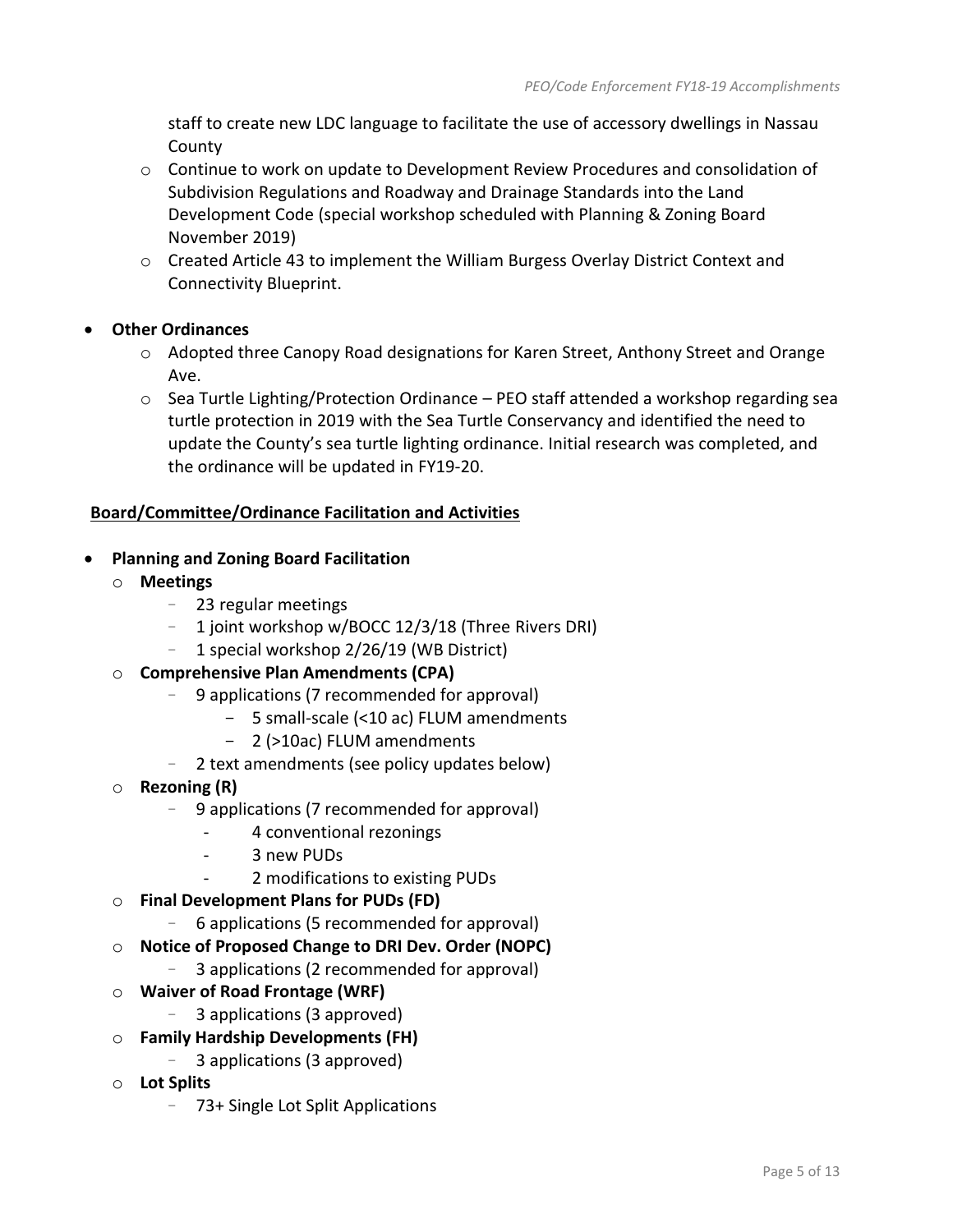# o **Appeals (AP)**

- 7 applications (7 approved)
- o **Minor Developments (MD)**
	- 3 applications (1 approved, 2 still in review)
- o **Land Development Code Amendments (LDC)**
	- 9 ordinances recommended for approval (see policy updates above)
- o **Other Ordinances (ORD)**
	- 4 ordinances recommended for approval (see policy updates above)

# • **Conditional Use and Variance Board**

- o 12 Regular Meetings
	- Processed 19 Conditional Use Applications 16 recommended for approval; 1 withdrawn
	- Processed 7 Variance Applications 7 recommended for approval

## • **Essential Housing Advisory Committee**

- o 12 Regular Meetings
- $\circ$  The committee was renamed Essential Housing Advisory Committee (EHAC) to better reflect the goals of the committee. Activities completed by the AHAC in 2019 with staff assistance include:
	- Presented Draft Single-Family Definitions
	- Compiled Surplus Land Inventory
	- Received Award from Florida Housing Coalition for SHIP Video, completed by SHIP Coordinator Carol Gilchrist
	- Drafted Impact Fee Withholding Ordinance

#### • **Development Review Committee**

- o 67 Regular Pre-Application Meetings
- o Summary of Applications Processed and Managed
	- 190 Preliminary Binding Site Plan/Site Engineering Plan Reviews
	- 14 Preliminary Binding Site Plans Approved
	- 32 Site Engineering Plans Approved
	- 65 Plat Reviews
	- 16 Preliminary Plats Approved
	- 17 Final Plats approved

#### • **Amelia Island Tree Ordinance Enforcement**

- o 25 Tree Protection Zone compliance site visits for permit approval
- o 6 Tree Protection Plan Revisions
- o Processed three (3) Tree Protection Code Violations including correspondence, documentation and mitigation plans in preparation for Code Violation Board hearings
- o Processed six (6) Tree Protection Plan Revisions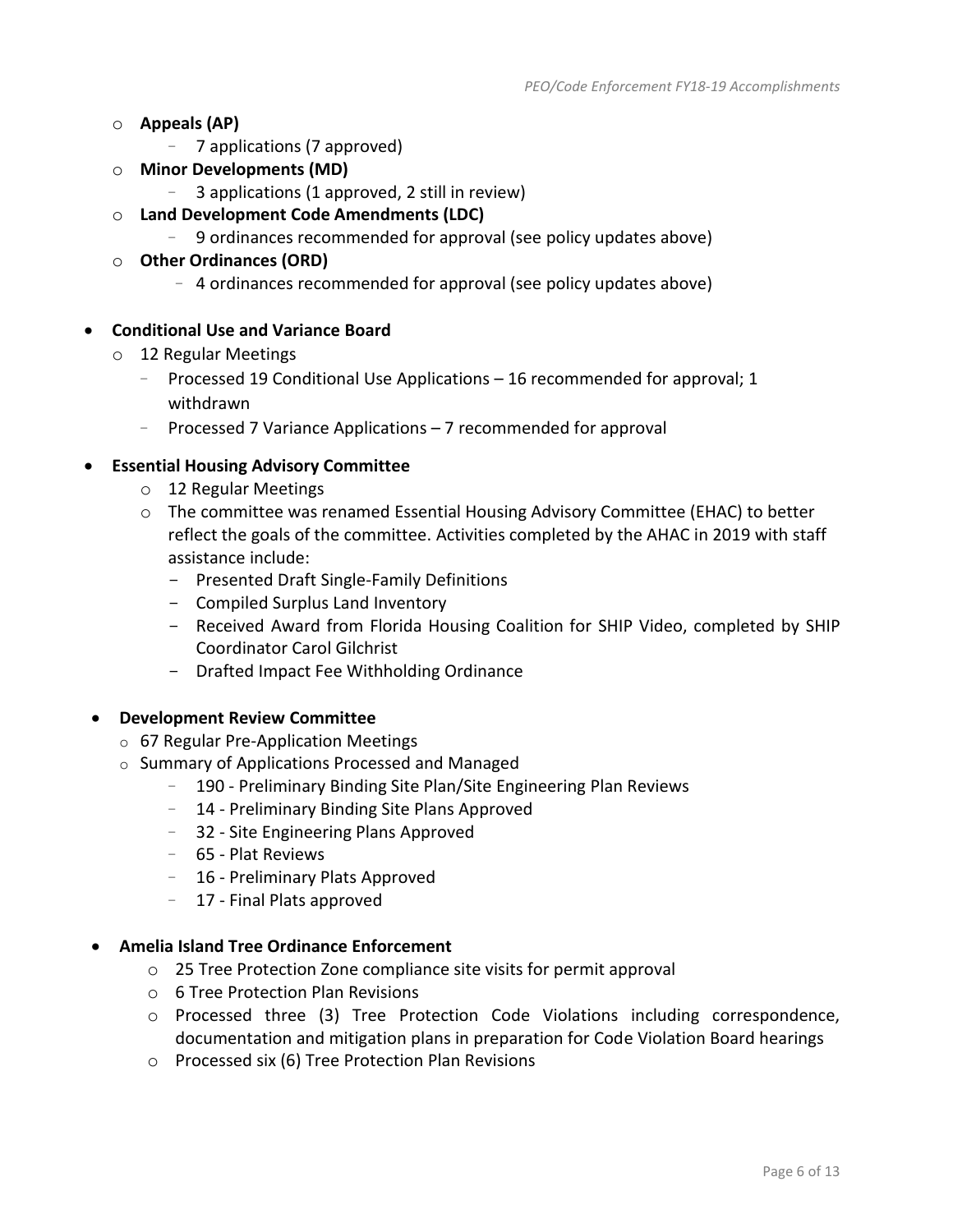- **Code Enforcement and Appeals Board** 
	- o See information at the end of the memo

## **National Flood Insurance Program - Community Rating System (NFIP-CRS) Participation**

- Recertification of Nassau County as Community Rating System Class 8 to maintain 10% flood insurance savings for all residents who purchase flood insurance
- Update map of Repetitive Loss Areas in Nassau County from FEMA data for years 2016 to 2018
- Initial formation, attendance and management of quarterly Program for Public Information committee related to CRS Program
- Six (6) CRS Outreach events at Fernandina Beach Marketplace
- Average five (5) per month flood zone and CRS related phone or counter inquiries
- Prepare bimonthly social media CRS/flood-related outreach postings
- Attendance at quarterly 'Local Mitigation Strategy (LMS) Working Group' meeting
- Nassau County surplus land parcel review for Open Space calculation and documentation toward goal of increasing Higher Standards activity in the CRS Program (CRS Activity 330)

#### **Grants**

- Received Florida Department of Environmental Protection Resilience Planning Grant Phase II Vulnerability Assessment
- Received Florida Division of Historical Resources Small Matching Grant Countywide Historic Resource Survey
- Submitted National Trust for Historic Preservation Grant Application for African American Cultural Heritage Action Fund for Evans' Rendezvous in American Beach– Was invited to make full application but ultimately did not receive grant.
- Working with the National Park Service to explore grant opportunities through NPS for Evans' Rendezvous in American Beach.

#### **Outreach and Community Engagement**

- Significant community outreach initiatives including community events, open house-style meetings, press releases, social media and roundtable events for Western Nassau Heritage Preservation, William Burgess District Public outreach events included (these numbers do not include number of meetings with additional interested parties such as property owners, nonprofits, state agencies, media, etc.):
	- o 11 community outreach events for Timber to Tides
	- $\circ$  14 community outreach events for Western Nassau Heritage Preservation
	- o 3 community outreach meetings in American Beach
	- $\circ$  3 community outreach meetings for the William Burgess District Context and Connectivity Blueprint.
- Issued multiple press releases related to planning initiatives, upcoming outreach events, awards, staff accomplishments
- Presentations to Organizations and Community Groups:
	- o Countywide Towns of Callahan and Hilliard, Bryceville Community Meeting, Amelia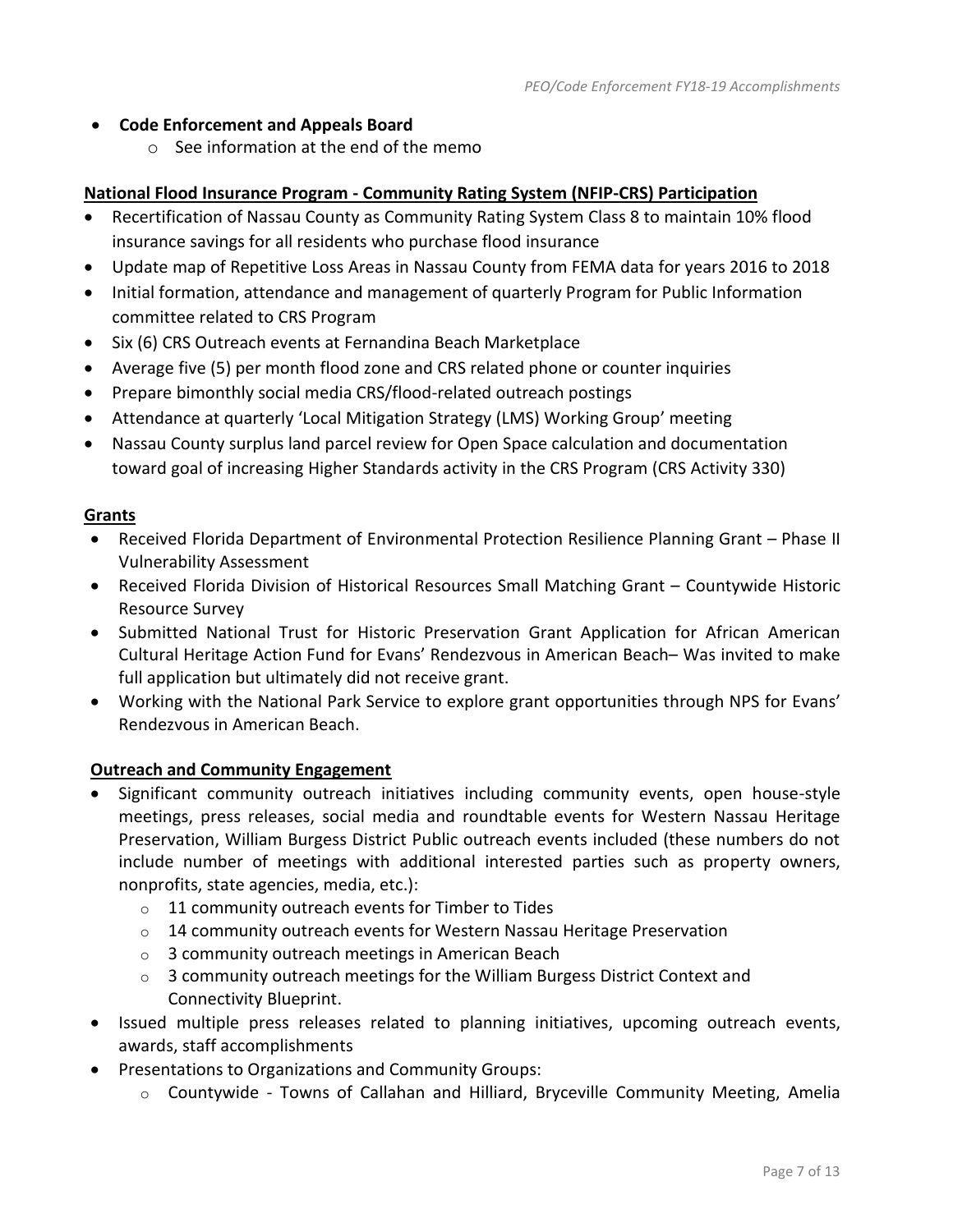Island Rotary, Leadership Nassau, Nassau County School Board, Family Services, Republican Executive Committee

- $\circ$  Region Northeast Florida Regional Council, Regional Leadership Academy, Institute of Transportation Engineers, Jacksonville Environmental Symposium, USGBC Regional Chapter, FPZA First Coast Chapter, First Coast APA Regional Chapter
- Completed updates to and/or creation of multiple webpages related to PEO activity including:
	- o Essential Housing
	- o American Beach
	- o Parks and Recreation System Master Plan
	- o Timber to Tides Corridor Design Plan
	- o Tree Protection
	- o Western Nassau Heritage Preservation Committee
	- o William Burgess Overlay
- Updated PEO application and forms where applicable to improve clarity

# **Staff Accomplishments, Continuing Education and Professional Engagement**

- Sun Ann Alleger
	- o Attended Annual Florida Floodplain Managers Conference
	- $\circ$  Attended Adaptation Planning for Coastal Communities at GTM Research Reserve, Sea Turtle Lighting Workshop for Code Enforcement and Building Officials, and South Atlantic Coastal Study Field Workshop
	- o Attended 'Trees for Trails Working Group' by Amelia Island Tree Conservancy and Friends of the Amelia Island Trail
- Naomi Braff
	- $\circ$  Awarded Scholarship to Attend Florida American Planning Association Conference
	- o Adaptation Planning for Coastal Communities NOAA
	- o Attended Annual Florida Floodplain Managers Conference
- Adrienne Burke
	- o Received American Institute of Certified Planners (AICP) Designation
	- $\circ$  Participated in American Planning Association Community Planning Assistance Team (CPAT)
	- $\circ$  Served as judge for City of Fernandina Beach Historic Preservation Awards
	- o Speaker at Jacksonville Environmental Symposium, FPZA First Coast Chapter, First Coast APA Regional Chapter, USGBC Regional Chapter Event
	- o Attended Public Lands Management Partnership Summit
	- o Wrote Viewpoint article for national *Planning* magazine
- Valerie Feinberg
	- o Hired as Assistant Planning Director
	- o Presented at National Safe Routes to School Summit
- Alyssa Neil
	- $\circ$  Awarded Scholarship to Attend Florida American Planning Association Conference
- Doug McDowell
	- o Attended the Annual Conference of the Florida American Planning Association Chapter
- Kailey Saver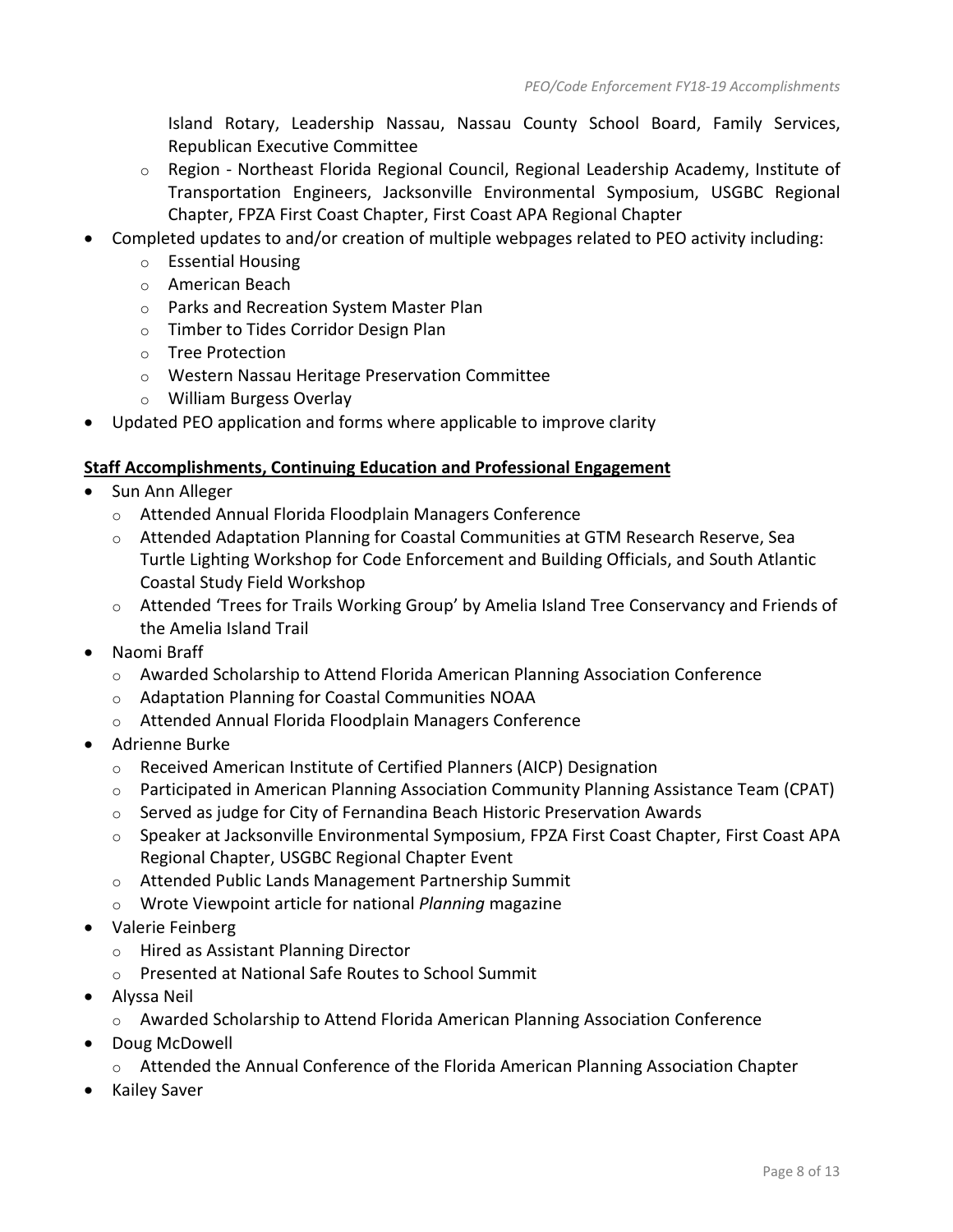- o Promoted to Senior Planner
- o Received American Institute of Certified Planners (AICP) Designation
- $\circ$  Presented to The Institute for Transportation Engineers (ITE), the American Planning Association, and the Regional Council
- o Attended a Safe Routes to School Workshop
- o Participated in the Shop with Cops event
- Abby Weiss
	- o Received American Institute of Certified Planners (AICP) Designation
	- o Serves on Regional Boards for both Florida Planning and Zoning Association and Florida Chapter of the American Planning Association
- Mike Favors
	- o Attended Sea Turtle Lighting Workshop in July 2019
- Robert Bostick
	- o Attended Sea Turtle Lighting Workshop in July 2019
	- o Received Level 1 Certification in Code Enforcement in February 2019
	- o Received Storm Water Management Inspector Certification in September 2019

## **Other Activities and Events Attended by PEO and Code Staff**

- Various Association Chapter Meetings Florida Chapter of American Planning Association, Florida Planning and Zoning Association, North Florida Urban Land Institute, Women's Transportation Symposium, Northeast Association of Code Enforcement; EOC required Emergency Management workshops/webinars for Nassau County response improvement offered by FEMA Emergency Management Institute (remote)
- All Code staff are members of F.A.C.E. (Florida Association of Code Enforcement) and N.E.A.C.E. (Northeast Association of Code Enforcement) and attend the bi-monthly training for Continuing Education credits

## **Administrative**

- Continued work on improving PEO processes, both internal and external, including file management systems and operational efficiencies. Completed office organization to accommodate two future staff members.
- Staff transitions:
	- o Valerie Feinberg, AICP joined the department as Assistant Director
	- o Abby Weiss joined the department as Planner I
	- $\circ$  Laurie Goltry joined the department as Administrative Specialist

#### **Intergovernmental and Interdepartmental Coordination Activities**

- School Board
	- o PEO continues work the School Board's Land and Growth Committee to identify future school sites, address transportation issues and address concurrency requirements.
- Health Department
	- o Participate on Partnership for a Healthier Nassau to implement strategies resulting from Health Department's Community Health Improvement Plan (CHIP) process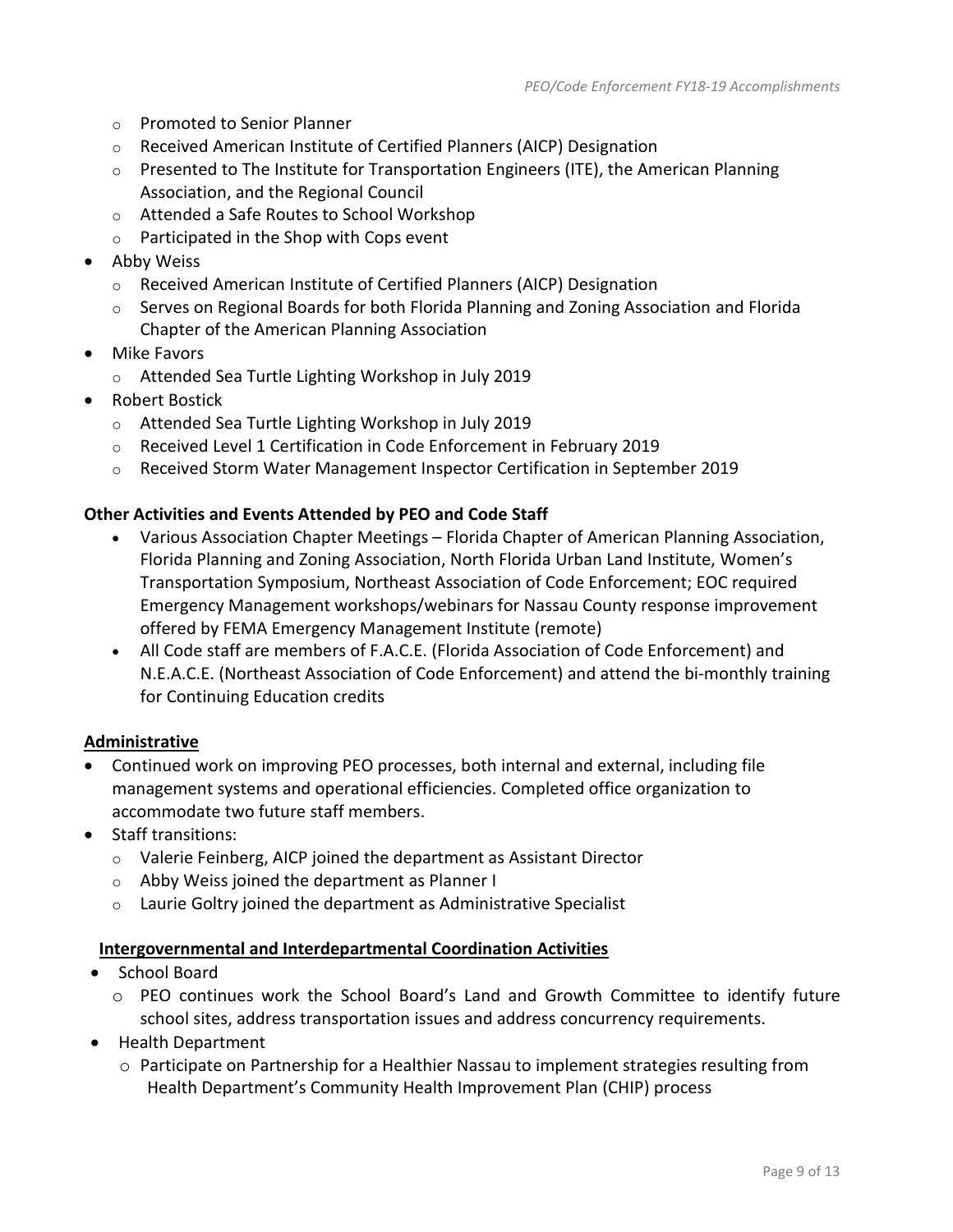- Economic Development Board
	- $\circ$  PEO Director and staff coordinate with the NCEDB as needed relative to potential economic development projects, and will be involved in any future economic development plan activities as directed by the BOCC and NCEDB
- Emergency Management
	- o PEO participates on Local Mitigation Strategy Task Force
	- o Adrienne Burke, Doug McDowell, Naomi Braff, Abby Weiss, and Kailey Saver served at the Emergency Operations Center during Hurricane Dorian in the Human Services Branch
- Animal Services Department
	- o Continuing coordination with Animal Services regarding animal sheltering and boarding facilities and compliance with the Land Development Code
- Building Department
	- $\circ$  400 Individual building permit applications analyzed and reviewed for compliance with site plan and LDC requirements

# **Fiscal Year 2019/2020 Goals**

# **Projects of Interest, Studies and Planning Activities**

- Continued Implementation of Developments
	- o William Burgess District
		- o Nassau Crossing
		- o Nassau Station Phase 1
		- o William Burgess Civic Center and River Village
	- o Three Rivers
	- o Wildlight Commerce Park
- Planning Projects
	- o American Beach Planning Activities
	- o Countywide Historic Resources Survey
	- o Crawford Diamond Small Area Plan
	- o Land Conservation Acquisition Planning
	- o Mobility Plan
	- o Parks and Recreation System Master Plan
	- o Tide to Timbers (SR200/A1A) Corridor Design Plan
	- o Vulnerability Assessment
	- o Western Nassau Heritage Preservation Project Implementation

## **Policy**

- Continue to update and refine the 2030 Comprehensive Plan to align with best practices and legislative policy, especially as relates to long-range planning initiatives
- Continue to update the Land Development Code of Nassau County to be consistent with current best practices, especially:
	- Development Review Procedures and consolidation of Subdivision Regulations and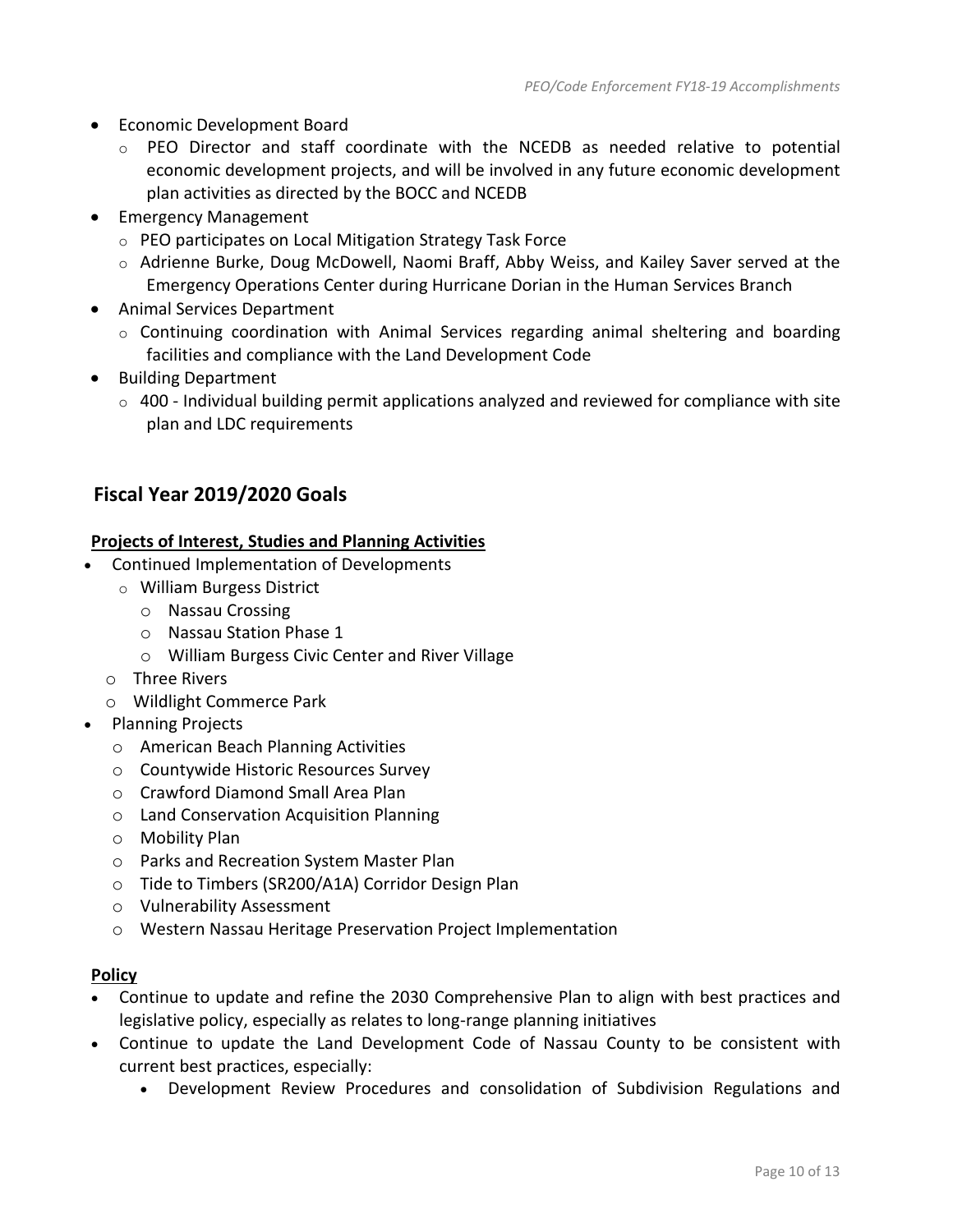# Roadway and Drainage Standards into the Land Development Code

#### **Community Outreach and Engagement**

- CRS and Floodplain Management
- Essential Housing
- Healthy Communities/Age Friendly Communities
- Parks and Recreation System Master Plan
- Safe Routes to School
- Timber to Tides SR200/A1A Design Study
- Western Nassau Heritage Preservation Project
- William Burgess District Overlay

# **Print and Social Media**

- Increase social media presence
- Continue press releases
- Continue updates to the Planning and Code websites

# **Administrative and Staff Goals**

- Create PEO/Code Enforcement Department Strategic Plan
- Update PEO Organizational Booklet
- Identify and move towards software deployment to improve internal PEO and Code processes, ensuring coordination with related County departments
- Continue to streamline internal processes and organize office for improved efficiency and operations

#### **Intergovernmental and Interdepartmental Coordination Activities**

- Assist County Manager's office with organizational planning
- Continue to serve on the School Board Growth Committee
- Coordinate with City of Fernandina Beach on Joint Planning Activities as directed by Joint Boards - Safe Routes to School and Trail Planning, Roadways, Signage, Trees, etc.
- Participate in Partnership for a Healthier Nassau
- Continue coordination with Emergency Management Department

**Code Enforcement Statistics:** *(see next page)*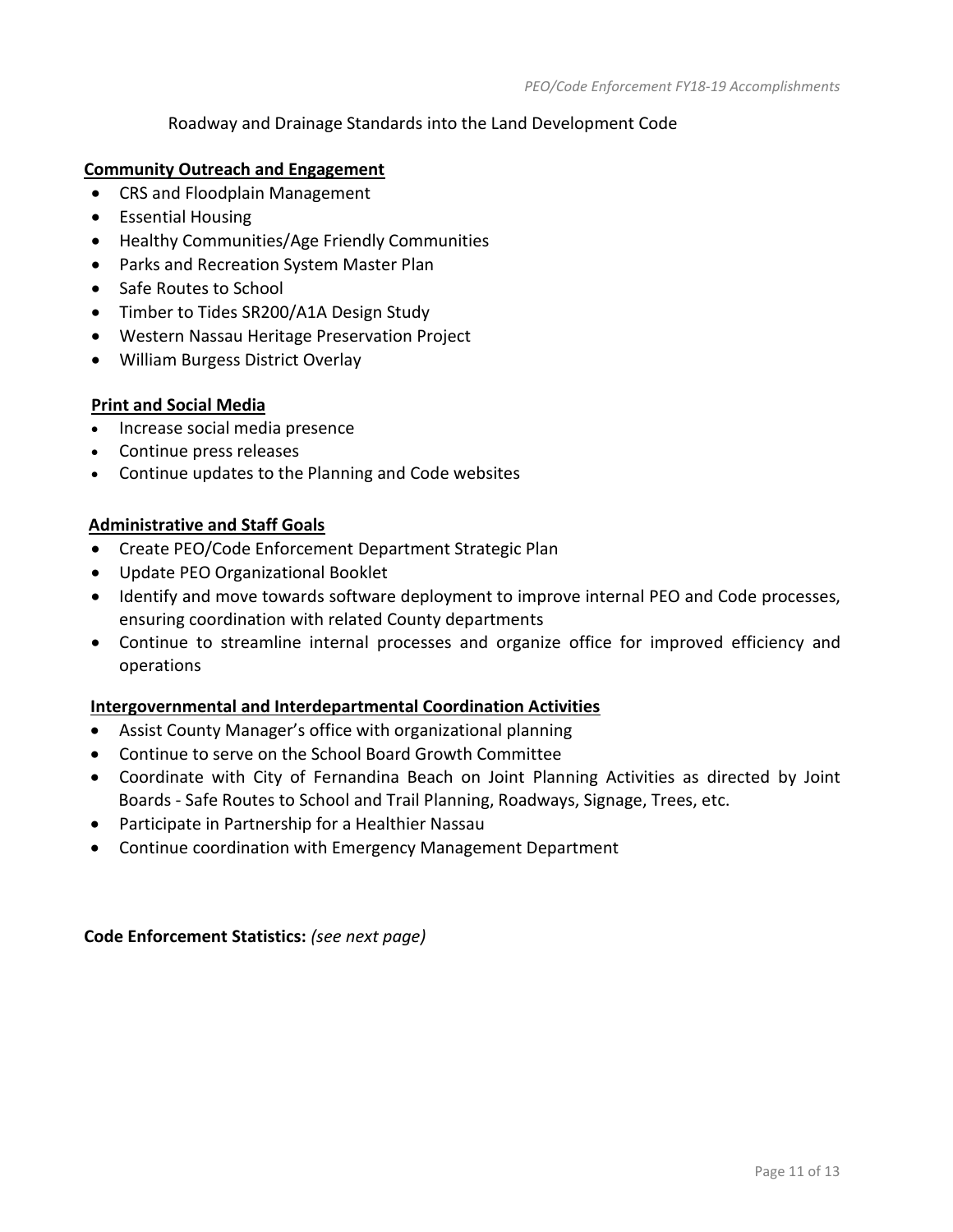

**NASSAU COUNTY** DEPARTMENT OF PLANNING<br>AND ECONOMIC OPPORTUNITY<br>FLORIDA

Adrienne Burke, Esq., AICP - Director 96161 Nassau Place Yulee, FL 32097 (904) 530-6300

| <b>Month</b>         | <b>Complaints</b><br><b>Received</b> | <b>Initial</b><br>Inspection | Re-<br>inspect | <b>Complied</b><br>Complaint | <b>Unsafe</b><br><b>Structure</b><br>Inspect. | <b>Unsafe</b><br>complied | M/H<br>Replace.<br>Inspect. | M/H<br>Replace.<br>Complied | <b>Vehicles</b><br>Inspection<br>Conducted | <b>Presented</b><br>to Board | <b>Board</b><br><b>Cases</b><br><b>Continued</b> | <b>Admin fee</b><br>assessed        |                | <b>Admin Fee</b><br><b>Collected</b> |                         | <b>Fines collected</b><br>or Liens<br><b>Released</b> |
|----------------------|--------------------------------------|------------------------------|----------------|------------------------------|-----------------------------------------------|---------------------------|-----------------------------|-----------------------------|--------------------------------------------|------------------------------|--------------------------------------------------|-------------------------------------|----------------|--------------------------------------|-------------------------|-------------------------------------------------------|
| October' 18          | 46                                   | 89                           | 123            | 66                           | 0                                             | $\overline{0}$            | 15                          | 15                          | $\overline{0}$                             | $\overline{2}$               | $\mathbf 0$                                      | \$367.25                            |                |                                      |                         |                                                       |
| November' 18         | 33                                   | 54                           | 88             | 28                           | $\overline{0}$                                | $\mathbf 0$               | 2 <sup>1</sup>              | $\overline{2}$              | $\overline{0}$                             | 5                            | $\mathbf{1}$                                     | \$1,088.97                          | $\mathfrak{L}$ | 542.24                               | \$                      |                                                       |
| December' 18         | 56                                   | 85                           | 135            | 34                           | 0                                             | $\mathbf 0$               | $\mathbf 0$                 | $\mathbf 0$                 | $\overline{0}$                             | $\mathbf 0$                  | $\mathbf 0$                                      | \$<br>$\sim$                        | $\$\$          | $\sim$                               | \$                      |                                                       |
| 1st quarter<br>total | 135                                  | 228                          | 346            | 128                          | $\mathbf 0$                                   | $\mathbf 0$               | 17                          | 17                          | $\mathbf 0$                                | $\overline{7}$               | $\blacktriangleleft$                             | \$1,456.22                          | \$             | 542.24                               | \$                      |                                                       |
|                      |                                      |                              |                |                              |                                               |                           |                             |                             |                                            |                              |                                                  |                                     |                |                                      |                         |                                                       |
| January' 19          | 66                                   | 64                           | 118            | 29                           | 0                                             | $\mathsf 0$               | $\mathbf 0$                 | $\mathbf 0$                 | 3                                          | 2                            | $\overline{1}$                                   | $\boldsymbol{\mathsf{S}}$<br>$\sim$ | \$             | $\sim$                               | \$                      |                                                       |
| February' 19         | 63                                   | 47                           | 93             | 27                           | 0                                             | $\mathsf 0$               | $\overline{0}$              | $\overline{0}$              | $\overline{1}$                             | $\overline{ }$               | $\mathbf 0$                                      | \$<br>281.10                        | \$             | 1,770.91                             | $\$\$                   | 15,500.00                                             |
| March' 19            | 82                                   | 83                           | 144            | 77                           | $\overline{0}$                                | $\mathbf 0$               | $\mathbf 0$                 | $\overline{0}$              | 29                                         | $\mathbf 0$                  | $\mathbf 0$                                      | \$<br>$\sim$                        | \$             | $\sim$                               | \$                      |                                                       |
| 2nd quarter<br>total | 211                                  | 194                          | 355            | 133                          | $\mathbf 0$                                   | $\mathbf 0$               | $\mathbf 0$                 | $\mathbf 0$                 | 33                                         | $\mathbf{3}$                 | $\blacktriangleleft$                             | \$<br>281.10                        | \$             | 1,770.91                             |                         | \$15,500.00                                           |
|                      |                                      |                              |                |                              |                                               |                           |                             |                             |                                            |                              |                                                  |                                     |                |                                      |                         |                                                       |
| April' 19            | 66                                   | 93                           | 202            | 73                           | 0                                             | $\mathbf 0$               | $\overline{0}$              | $\overline{0}$              | 23                                         | $\mathbf 0$                  | $\mathbf 0$                                      | $\mathfrak{P}$<br>$\sim$            | $\mathbb{S}$   | $\sim$                               | $\sqrt[6]{\frac{1}{2}}$ |                                                       |
| May' 19              | 72                                   | 90                           | 210            | 65                           | 0                                             | $\mathsf 0$               | $\mathbf 0$                 | $\mathbf 0$                 | 15                                         | $\mathbf 0$                  | $\mathbf 0$                                      | $\boldsymbol{\mathsf{S}}$<br>$\sim$ | \$             | $\sim$                               | \$                      |                                                       |
| June' 19             | 65                                   | 83                           | 177            | 46                           | 0                                             | $\mathsf 0$               | $\overline{0}$              | 0                           | 4                                          | 2                            | $\mathbf 0$                                      | 811.87<br>\$                        | $\$\$          | $\sim$                               | \$                      |                                                       |
| 3rd quarter<br>total | 203                                  | 266                          | 589            | 184                          | $\mathbf 0$                                   | $\mathbf 0$               | $\mathbf 0$                 | $\mathbf 0$                 | 42                                         | $\overline{2}$               | $\mathbf 0$                                      | \$<br>811.87                        | \$             | $\blacksquare$                       | \$                      |                                                       |
|                      |                                      |                              |                |                              |                                               |                           |                             |                             |                                            |                              |                                                  |                                     |                |                                      |                         |                                                       |